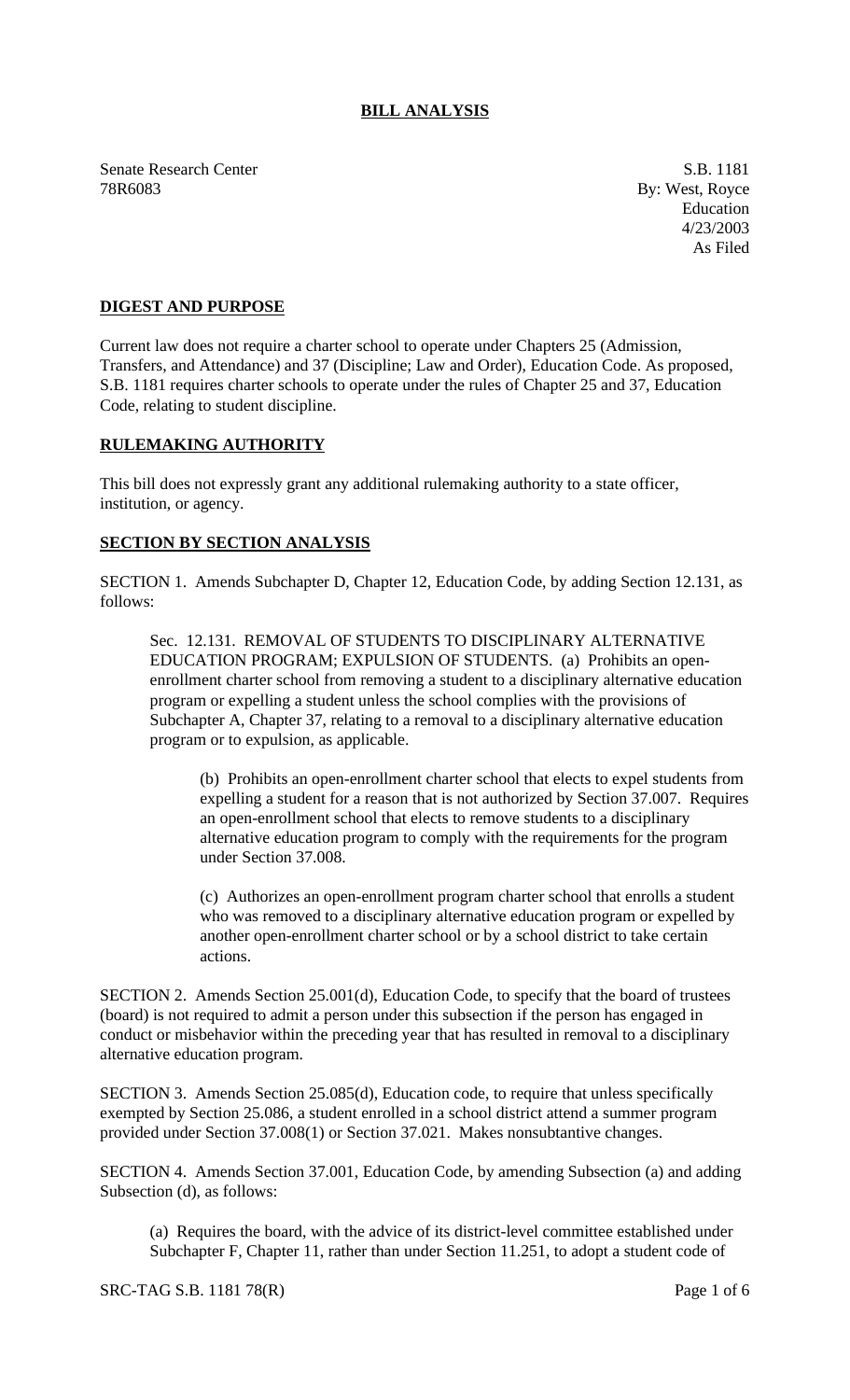conduct for the district. Requires the student code, in addition to establishing standards for student conduct, to take certain actions into considerations and specify whether consideration is given to a defense that may be used as a defense to prosecution, including self-defense, as a factor in a decision to order suspension, removal to a disciplinary alternative education program, or expulsion; provide guidelines for setting the length of term of a removal under Section 37.006 an expulsion under Section 37.007; and address the notification of a student's parent or guardian of a violation of the student code of conduct committed by the student.

(d) Requires the school district, each school year, to hold a public hearing to provide parents and other members of the public notice of and information regarding the student code of conduct.

SECTION 5. Amends Sections 37.002(c) and (d), Education Code, to make conforming changes.

SECTION 6. Amends Section 37.006, Education Code, by amending Subsections (a), (b), (d), (f), (h), and (l), and adding Subsections (m) and (n), as follows:

(a) Deletes text providing that Section  $37.007(a)(3)$  or (b) is an exception to requiring a student from being removed from class and placed in a disciplinary alternative education program as provided by Section 37.008 if the student engages in certain conduct, including engaging in conduct that contains the elements of an offense relating to an abusable volatile chemical, rather than glue or aerosol paint, under Sections 485.031 through 485.034, rather than 485.035, Health and Safety Code. Deletes text referencing volatile chemicals under Chapter 484, Health and Safety Code.

(b)-(l) Make conforming changes.

(m) Provides that removal to a disciplinary alternative education program under Subsection (a) is not required if the student is expelled under Section 37.007 for the same conduct for which removal would be required.

(n) Establishes that a principal or other appropriate administrator is not required to remove a student to a disciplinary alternative education program for off-campus conduct for which removal is required under this section unless the principal or other appropriate administrator has knowledge of the conduct before the first anniversary of the date the conduct occurred.

SECTION 7. Amends Section 37.007(e), Education Code, to require a local educational agency, including a school district, home-rule school district, or open-enrollment charter school, in accordance with 20 U.S.C. Section 7151, rather than with federal law, to expel a student who brings a firearm, as defined by 18 U.S.C. Section 921, to school. Makes conforming and nonsubstantive changes.

SECTION 8. Amends Section 37.008, Education Code, as follows:

Sec. 37.008. New heading: DISCIPLINARY ALTERNATIVE PROGRAMS. (a) Requires each school district to provide a disciplinary alternative program that meets certain requirements. Makes conforming changes.

(b) Makes a conforming change.

(c)-(i) Make conforming changes.

(j) Authorizes a district under certain circumstances to take any action permitted by this subsection.

(j-1) Requires the district, if a student was placed in a disciplinary alternative

SRC-TAG S.B. 1181 78(R) Page 2 of 6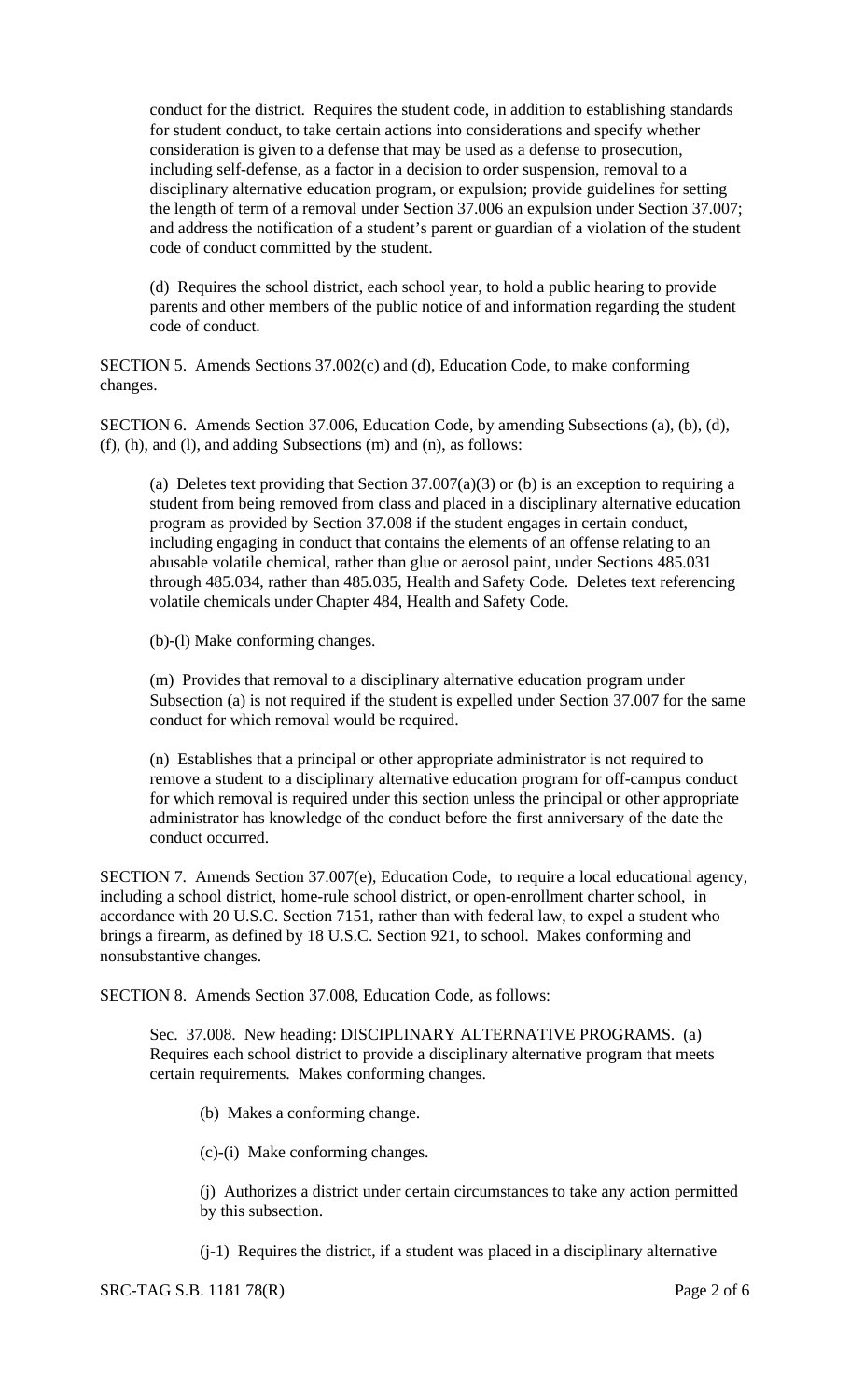education program by a school district in another state for a period that exceeds one year and a school district in this state in which the student enrolls continues the placement under Subsection (j), to reduce the period of the placement so that the aggregate period does not exceed one year.

(k) Makes a conforming change.

(l) Establishes that a school district is required to provide in the district's disciplinary alternative education program a course necessary to fulfill a student's high school graduation requirements only as provided by this subsection. Requires a school district to offer a student removed to a disciplinary alternative education program an opportunity to complete, before the beginning of the next school year, each course in which the student was enrolled at the time of the removal. Authorizes the school district, for any other course in which the student was enrolled, to provide the student an opportunity to complete the course through any method available, including a correspondence course, distance learning, or summer school. Prohibits a district from charging the student for a course provided under this subsection, rather than under Subsection (a).

(m) Requires reviews, including on-site visits under Section 39.074, conducted by the Texas Education Agency (TEA) to monitor education program compliance to include, to the extent determined by the commissioner of education (commissioner) review of compliance with disciplinary alternative education program requirements. Makes a conforming change.

(n) Prohibits a school district, under a policy, contract, or other agreement with or for the benefit of a third party, from agreeing to remove a minimum number of students to a disciplinary alternative education program during the course of a school year; or to place a students in a disciplinary alternative program for a minimum number of days.

SECTION 9. Amends Section 37.009, Education Code, by amending Subsections (a)-(e),(g), and (h) and adding Subsections (i) and (j), as follows:

(a) Requires the order to give notice of inconsistency, if the period of the placement is inconsistent with the student code of conduct under Section 37.001(a)(5). Prohibits the period of the placement from exceeding one year. Makes conforming changes.

(b) Provides that if a student's placement in a disciplinary alternative education program is to extend beyond 60 days or the end of the next grading period, whichever is earlier, a student's parent or guardian is entitled to notice of and an opportunity to participate in a proceeding before the board of trustees of the school district or the board's designee, as provided by policy of the board of trustees of the district.

(c) Makes a conforming change.

(d) Requires the order to give notice of the inconsistency, if the period of the placement is inconsistent with the guidelines included in the student code of conduct under Section  $37.001(a)(5)$ . Prohibits the period from exceeding one year.

(e) Decreases from 120 days to 60 days the interval at which a student placed in a disciplinary alternative education program must be provided a review of the student's status. Makes conforming and nonsubstantive changes.

(g) Makes conforming changes.

(h) Requires the order to give notice of the inconsistency, if the period of an expulsion is inconsistent with the guidelines included in the student code of conduct under Section  $37.001(a)(5)$ . Prohibits the period of an expulsion from exceeding one year.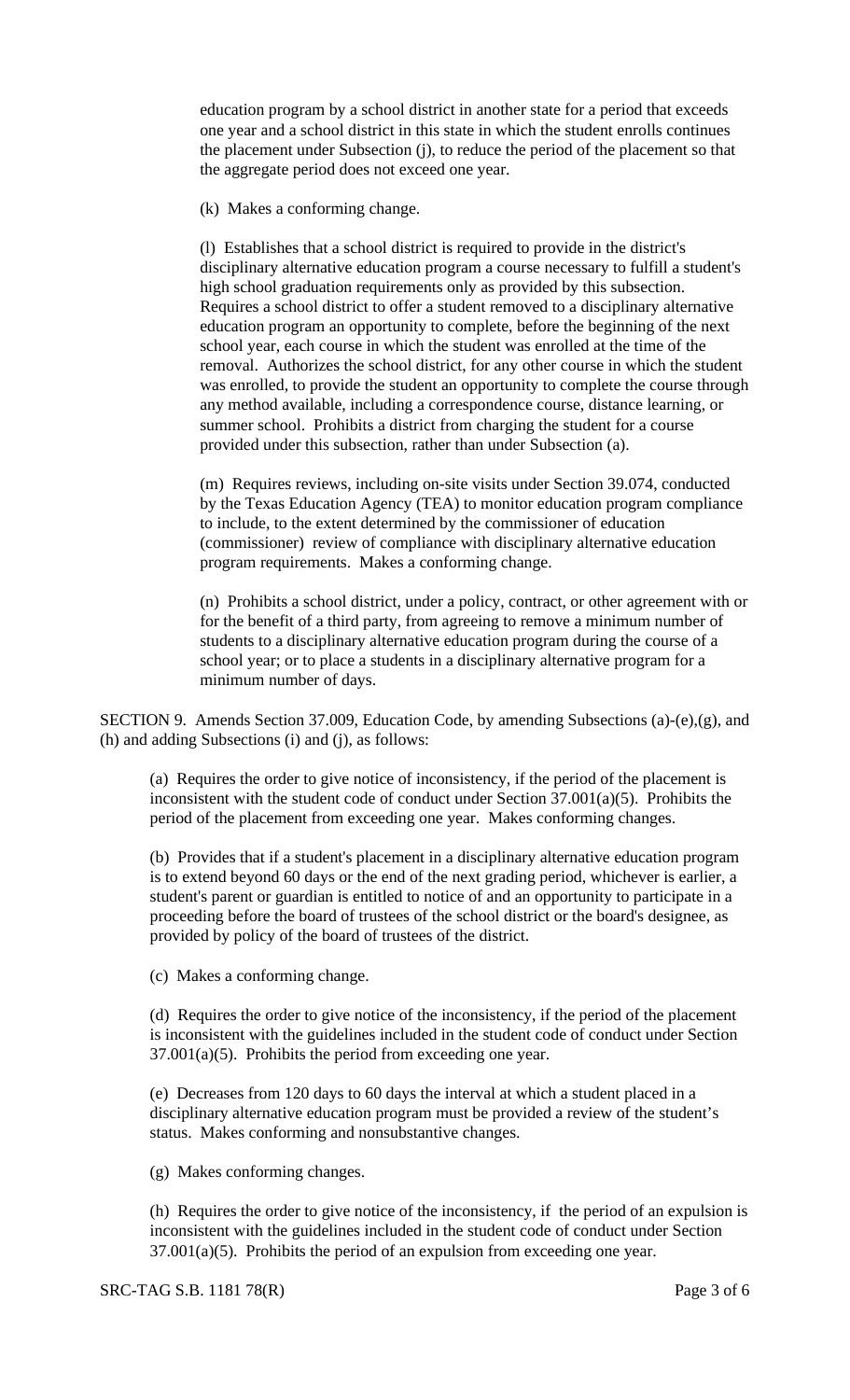(i) Authorizes the principal or the board, if a student withdraws from the district before an order for placement in a disciplinary alternative education program or expulsion is entered under this section, as appropriate, to complete the proceedings and enter an order. Authorizes the district, if the student subsequently enrolls in the district during the same or subsequent school year to enforce the order at that time except for any period of the placement or expulsion that has been served by the student on enrollment in another district that honored the order. Authorizes the next district in which the student enrolls to complete the proceedings and enter an order, if the principal or board fails to enter an order after the student withdraws.

(j) Authorizes, if, during the term of a placement or expulsion ordered under this section, a student engages in additional conduct for which placement in a disciplinary alternative education program or expulsion is required or permitted, additional proceedings to be conducted under this section regarding that conduct and authorizes the principal or board, as appropriate, to enter an additional order as a result of those proceedings. Requires the term of the additional placement or expulsion to run concurrently with the placement or expulsion in effect at the time the student engaged in the conduct for which the additional placement or expulsion is ordered.

SECTION 10. Amends Section 37.010, Education Code, by amending Subsections (a) and (c)- (g) and adding Subsection (g-1), follows:

(a) -(f) Make conforming changes.

(g) Authorizes a district under certain condititions to take any action permitted by this subsection. Makes conforming changes.

(g-1) Requires the district to reduce the period of the expulsion or placement so that the aggregate period does not exceed one year, if a student was expelled by a school district in another state for a period that exceeds one year and a school district in this state continues the expulsion or places the student in a disciplinary alternative education program under Subsection (g).

SECTION 11. Amends Sections 37.011(a), (b), (h), (k), (l), and (p), Education Code,

(a) Provides that for the purpose of this subchapter, a disciplinary education program operated by an entity other than the juvenile board of a county is not considered a juvenile justice alternative education program.

(b) Requires the juvenile court, if a student is expelled from school for conduct for which expulsion is required under Section 37.007(a), (d), or (e), to take certain actions.

(h) Makes a nonsubstantive change.

(k) Makes a nonsubstantive changes.

(l) Requires a district to be be responsible for providing an immediate educational program to students who are expelled from the district or an open-enrollment charter school for conduct for which expulsion is required under Section 37.007 but who are not eligible for admission into the juvenile justice alternative education program in accordance with the memorandum of understanding required under this section. Provides that a school district is responsible under this subsection for providing an educational program to a student expelled from an open-enrollment charter school only if the student is otherwise eligible for admission to the school district under Section 25.001. Deletes text providing that student is expelled for engaging in behavior under Section 37.007(b), (c), and (f).

(p) Makes a conforming change.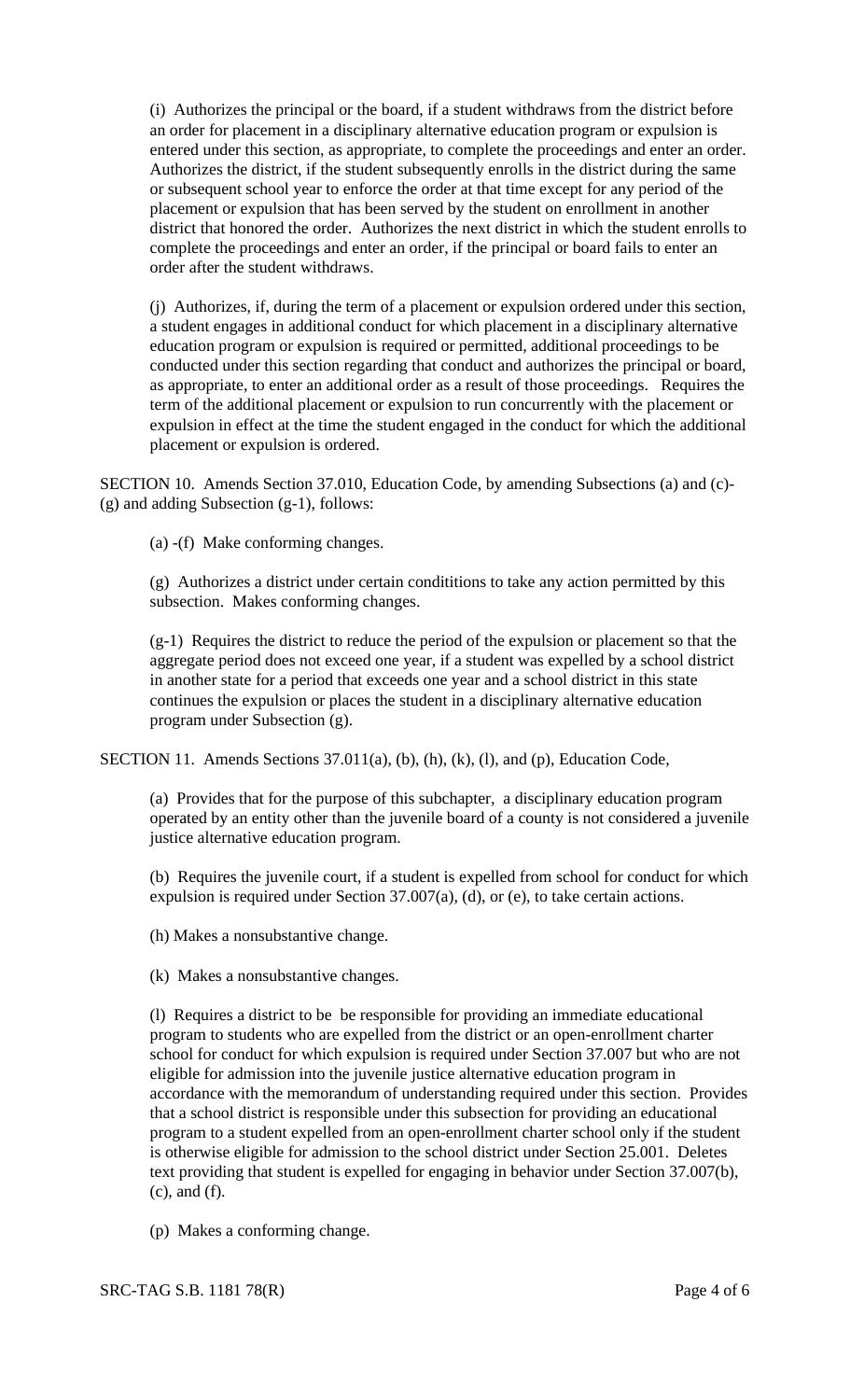SECTION 12. Amends Section 37.012, Education Code, by amending Subsection (a) and adding Subsection (d), as follows:

(a) Requires the school district in which a student is enrolled on the date the student is expelled for conduct for which expulsion is permitted but not required under Section 37.007, rather than on the basis of Section 37.007(a), (d), or (e), if the student is served by the juvenile justice alternative education program, to provide funding to the juvenile board for the portion of the school year for which the juvenile justice alternative education program provides educational services in an amount determined by the memorandum of understanding under Section 37.011(k)(2), subject to Section 37.011(n).

(d) Provides that a school district school is not required to provide funding to a juvenile board for a student who is assigned by a court to a juvenile justice alternative education program but who has not been expelled.

SECTION 13. Amends Section 37.013, Education Code, to make conforming changes.

SECTION 14. Amends Sections 37.019(a) and (c), Education Code, as follows:

(a) Makes conforming changes.

(c) Requires the reason for emergency placement or expulsion to be a reason for which placement in a disciplinary alternative education program or expulsion may be made on a non-emergency basis. Requires the student to be accorded the appropriate due process as required under Section 37.009, within a reasonable time after the emergency placement or expulsion, but not later than the 10th day after the date of the placement or expulsion. Provides that if the student subject to the emergency placement or expulsion is a student with disabilities who receives special education services, the emergency placement or expulsion is subject to federal law and regulations and must be consistent with the consequences that would apply under this subchapter to a student without a disability, rather than the requirements of 20 U.S.C. Section 1415(j) and (k).

SECTION 15. Amends Section 37.020, Education Code, as follows:

Sec. 37.020. New heading: REPORTS RELATING TO EXPULSIONS AND DISCIPLINARY ALTERNATIVE EDUCATION PROGRAM PLACEMENTS. (a) Requires each school district, in the manner required by the commissioner, to annually report to the commissioner certain information required by this section. Makes conforming changes.

(c) Requires the district, for each expulsion under Section 37.007, to report certain information. Makes conforming changes.

SECTION 16. Amends Subchapter A, Chapter 37, [ Education Code is assumed but not stated] by adding Section 37.021, as follows:

Sec. 37.021. IN-SCHOOL PLACEMENTS AND OTHER REMOVALS FROM REGULAR CLASSROOM. (a) Requires a school district, if a school district removes a student from the regular classroom and places the student in in-school suspension or another setting for conduct that is not grounds for removal to a disciplinary alternative education program or expulsion, to provide the student with the opportunity to continue the course work from the student's regular classroom or courses during the term of the placement.

(b) Authorizes district to provide the opportunity to complete courses by any method available, including a correspondence course, distance learning, or summer school. Prohibits the district from charging the student for a course provided under this section.